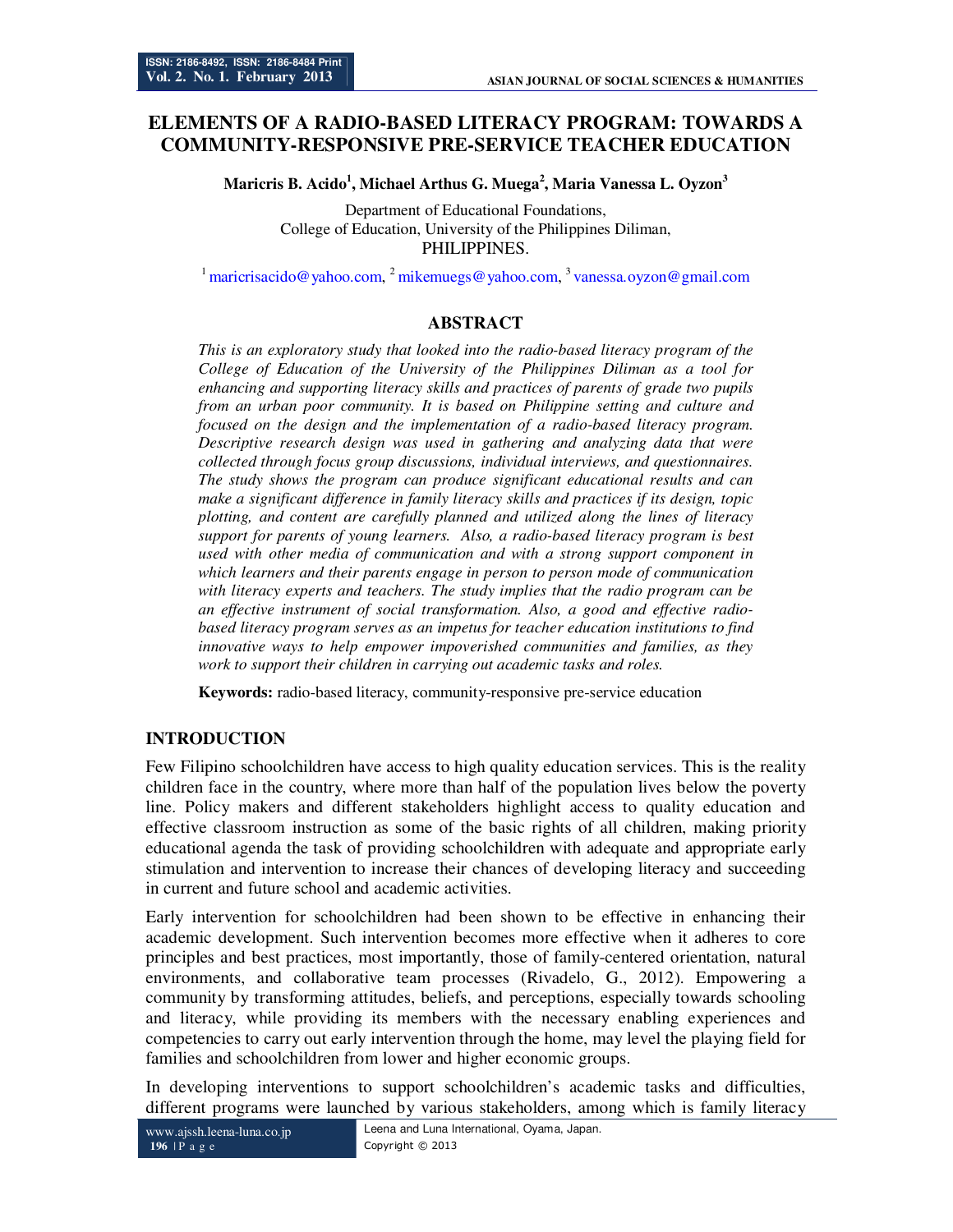from the education sector's end. Family literacy is an educational method based on a common belief that "improvement in literacy skills and overall academic performance will result from continuing education of children and their parents through planned child-parent interactions" (Chance, R., 2010). It is believed that training for parents on how to be the primary teacher and full partners in the education of their children should be provided, as parents are considered to be the primary support of schoolchildren in doing and performing their academic tasks.

The education sector makes use of various media to respond to the call of empowering families in their efforts to become the primary support of their children's education. Television shows on literacy and numeracy are being launched, many of which make use of the children's mother tongue for better transfer of learning. Radio is also used for this purpose, as it is considered one of the cheapest, yet effective, educational technologies available for education and development purposes in developing countries. In Pakistan, for instance, the National Broadcasting Corporation through their Open University has started educational programs on radio. Jumani (2009) studied the effectiveness of such educational radio program and the various strategies it applied for rural education in Pakistan, and has found that "the strategies of radio for rural education were appreciable because these infused mobility, widened horizons, and focused attention on the goals and problems of rural people, as it is also used to enhance literacy" (p.176). Radio broadcast was also used in Kenya to assist teachers and pupils in learning and improving their English written and oral skills. Odera (2011) notes that radio technology is "viewed by Kenyan teachers as a useful tool for teaching and learning languages like English, French, German and Kiswahili at all levels of education" (p. 961).

The University of the Philippines College of Education (U.P. College of Education) has designed a radio literacy program (*Radyo Edukado*) to help empower impoverished communities and families as they work to support their children's schooling and academic tasks. *Radyo Edukado* is a weekly radio show aired every Monday morning through DZUP (1602 at the AM mode), the university's local radio station. The content of the said program is aligned with the goals and course modules of the College of Education's National Service Training Program (NSTP). The NSTP serves as the extension course of the college's preservice students, and allows for an alternative, more communitarian approach, in pre-service teacher education instruction. *Radyo Edukado*, or the radio-based literacy program, covers the course content of the college's NSTP program, and thereby serves as a medium where literacy is taught to the parents and the community, so they could in turn support their children's literacy learning and development.

The aims of the said radio-based literacy program is congruent with the objectives of an educational radio broadcast used in teaching and learning, which are also espoused by various education and media theorists, among them Bates (1984). Specifically, these objectives include the improvement of the quality of learning and education, the extension of educational opportunities through alternative or distance learning, the improvement of the quality of classroom instruction, and the teaching of literacy skills among underprivileged populations.

It is towards this endeavor that this particular study is undertaken. The U.P. College of Education wants to be informed of the essential elements and factors related to the design and implementation of an effective radio-based literacy program. Inasmuch as previous studies have pointed to some of these elements, this research aimed to put into context the discourse and study of a radio-based literacy program to help ensure that any similar efforts of this kind in the future will be appreciative of and favorable to the Philippine context. It is also hoped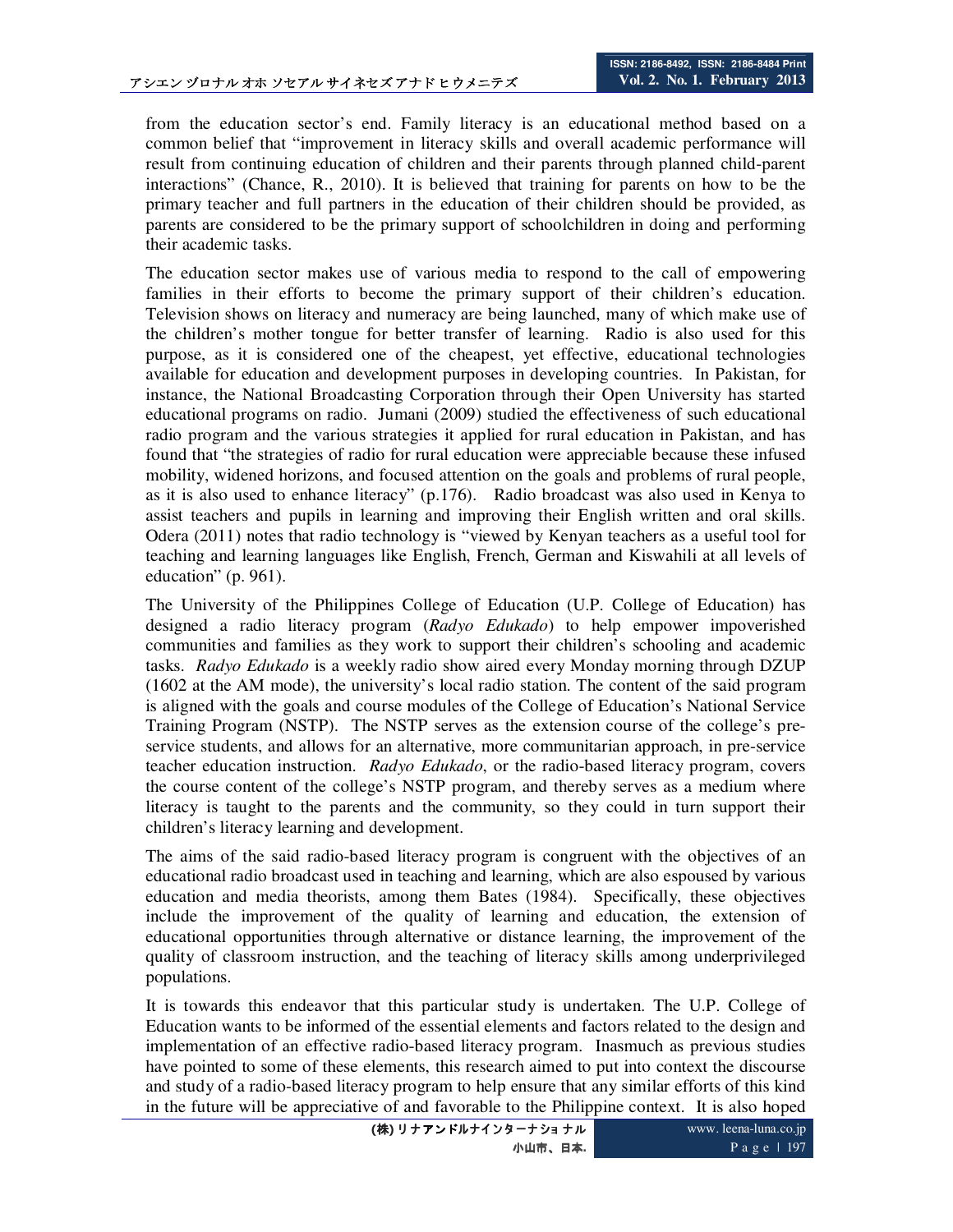that the College of Education's pre-service teacher education, through the NSTP (extension service undergraduate course) and the *Radyo Edukado* (radio-based literacy program), will succeed in serving the underprivileged communities to help in the country's efforts towards social transformation.

#### **METHODOLOGY**

The descriptive research design was used in gathering and analyzing data for the study. This includes interview, questionnaire, and focus group discussion. The area of study was a public school in Quezon City, Philippines whose grade two students and parents were part of the U.P. College of Education's NSTP Program. The content and course modules of the NSTP Program focused on the teaching of literacy skills, and the same was simultaneously aired through the college's radio-based literacy program *Radyo Edukado*. The program aimed to teach the parents of the students how to teach basic literacy knowledge and skills so they could provide support to the literacy development of their children.

The participants were the following: (1) mothers, grandmothers, and other relatives of grade two public school students (where the most number of non-readers were registered) who were part of the NSTP program of the U.P. College of Education; (2) three (3) members of the DZUP radio technical staff; (3) members of the U.P. College of Education's radio-based literacy program (*Radyo Edukado*) team; and (4) the two (2) hosts of the radio program.

## **DISCUSSION OF RESULTS**

The study found the following to be the vital elements of an effective radio-based literacy program: well-designed program, smooth delivery, appropriate and relevant topic and content, available technical support, and other assistive components. Research questions related to each of the element focused on the following: PROGRAM DESIGN – the script, transition and sequence of topics, design and quality of the program, and areas of improvement; DELIVERY– language of the hosts and guests, flow of topics and discussions; TOPIC AND CONTENT – substance of topics discussed, timeliness of the topics; relevance to children's learning and education, and relevance to family and community learning of literacy practices; TECHNICAL ASPECT – quality in the airing of the radio-based literacy program; and SUPPORT COMPONENT – human resource support in terms of involvement of education pre-service students and their teachers; degree and quality of accommodation of the recipient school, the families, and the community; collaboration between the recipient school and the teacher education institution; collaboration with other media resources; and financial support from funding agencies for sustainability of a radio-based literacy program.

Table 1 summarizes the results gathered from the interviews of, and the FGDs with, parents and from the survey and interviews of the radio-based literacy program (*Radyo Edukado*) team, technical staff of the DZUP radio station, and the program hosts.

The research findings are consistent with the literature and previous studies done on the use and role of media in the teaching of literacy (Bates, 1984; Jumani, 2009; Chance, 2010; Odera, 2011). The findings also support existing literature that showed radio literacy programs to be the most viable in the teaching of literacy, as it is considered one of the most affordable technologies available for education and development purposes in developing countries. The research data also highlighted congruence with the objectives of an educational radio broadcast used in teaching and learning, which include the improvement of the quality of learning and education, the extension of educational opportunities through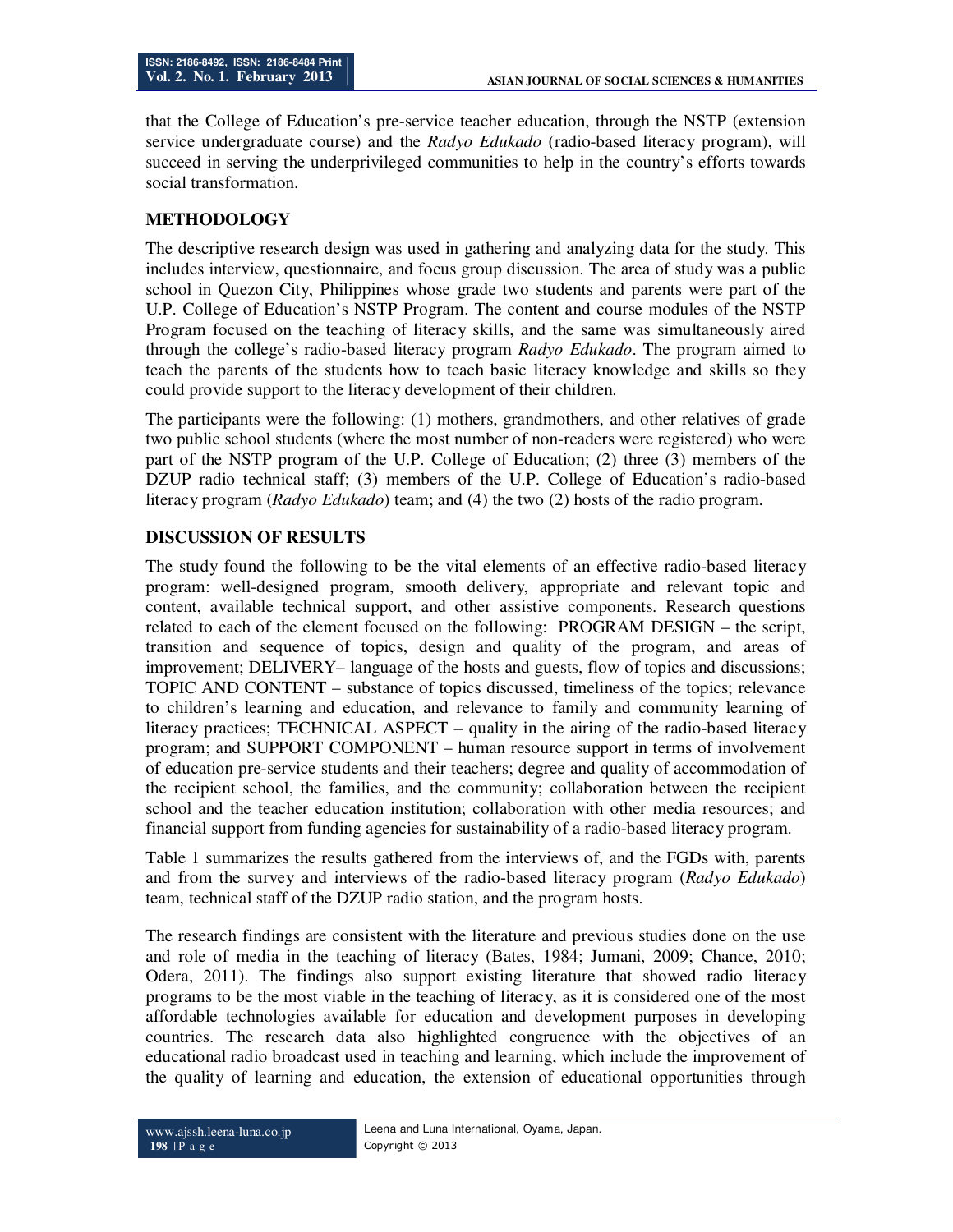alternative or distance learning, the improvement of the quality of classroom instruction, and the teaching of literacy skills among underprivileged populations (Bates, 1984).

## **Table 1. The Elements of an Effective Radio-Based Program: Research Results and Findings**

| Elements of a Radio-<br><b>Based Literacy Program</b>                                                                                                                                                                                  | Research Findings/Data                                                                                                                                                                                                                                                                                                                                                                                                                                                                                                                                                                                                                                                                                                                                                                                                                                                                                                                                                                                                                                                                                                                                                 |
|----------------------------------------------------------------------------------------------------------------------------------------------------------------------------------------------------------------------------------------|------------------------------------------------------------------------------------------------------------------------------------------------------------------------------------------------------------------------------------------------------------------------------------------------------------------------------------------------------------------------------------------------------------------------------------------------------------------------------------------------------------------------------------------------------------------------------------------------------------------------------------------------------------------------------------------------------------------------------------------------------------------------------------------------------------------------------------------------------------------------------------------------------------------------------------------------------------------------------------------------------------------------------------------------------------------------------------------------------------------------------------------------------------------------|
| <b>PROGRAM DESIGN</b><br>(the script, transition and<br>sequence of topics,<br>design and quality of the<br>program)                                                                                                                   | <b>STRENGTHS:</b><br>coherent script<br>the inclusion of the teaching of literacy content and skills and of<br>social concerns and issues related to the education of children made the<br>program a very helpful and effective one<br>good flow, transitions, sequence of topics<br>hosts did recap of previous topics and episodes and challenged<br>listeners to participate<br>involvement of teachers and students in the program<br><b>PROBLEM AREAS:</b><br>to improve in terms of fluidity in discussions<br>program promotion in social networking sites<br>the need to incorporate exciting segments like trivia, contest,<br>music, interesting and popular guests                                                                                                                                                                                                                                                                                                                                                                                                                                                                                          |
| <b>DELIVERY</b><br>(language of hosts and<br>guests, flow of topics<br>and discussions, )                                                                                                                                              | delivery was clear though a bit fast<br>one hour program is not enough<br>language of the hosts and guests was calm and polite<br>language was easy to understand even if topics<br>were<br>complicated<br>topics were delivered and discussed using language that even<br>schoolchildren can understand<br>topics were discussed in a fun and witty way                                                                                                                                                                                                                                                                                                                                                                                                                                                                                                                                                                                                                                                                                                                                                                                                               |
| <b>TOPIC AND CONTENT</b><br>(substance, timeliness,<br>and relevance of topics<br>to children's education,<br>parents'/communities'<br>involvement, parents'<br>perceptions of and<br>practices in teaching<br>their children at home) | topics were relevant to children's education (literacy skills and<br>content such as reading, writing, numeracy were incorporated in the<br>program and were discussed)<br>information was easy to understand<br>topics were relevant and have helped teach parents of the<br>schoolchildren new ways of teaching or tutoring their children at home<br>it made the parents more confident in teaching their children at<br>home<br>it gave parents ideas on how to motivate children, and for them<br>to avoid using corporal punishment when teaching their children at<br>home<br>topics were highly informative and it helped that experts were<br>the ones discussing the topics<br>afforded parents opportunity and venue to meet new friends,<br>other parents, the teachers, and the pre-service education students<br>made parents learn new things from experts<br>has motivated children themselves in reminding their parents<br>about such parents role in their education (the kids were the ones<br>reminding parents that the program was about to air)<br>has sparked a new interest in books and in reading among<br>children and their parents, too |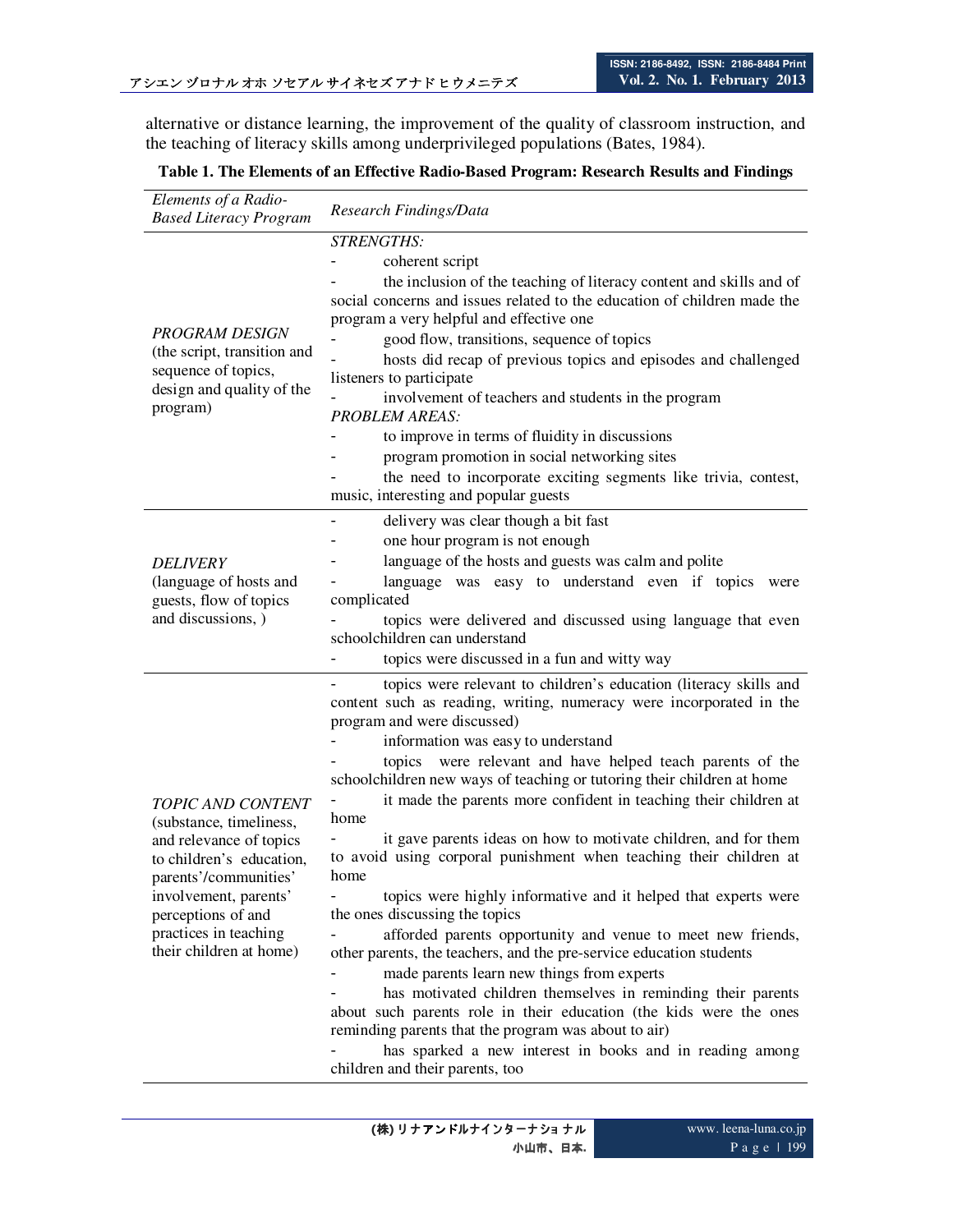| <b>TECHNICAL ASPECT</b>                                                                                                                                                                                                                                              | scripts should be prepared on an appointed schedule and time to                                                                                                                                                                                                                                                                                                                                                                                                                                                                                                                                                                                                                                                                                                                                                                                         |
|----------------------------------------------------------------------------------------------------------------------------------------------------------------------------------------------------------------------------------------------------------------------|---------------------------------------------------------------------------------------------------------------------------------------------------------------------------------------------------------------------------------------------------------------------------------------------------------------------------------------------------------------------------------------------------------------------------------------------------------------------------------------------------------------------------------------------------------------------------------------------------------------------------------------------------------------------------------------------------------------------------------------------------------------------------------------------------------------------------------------------------------|
| (quality in the airing of                                                                                                                                                                                                                                            | give the hosts and guests enough time to study them and to prepare for                                                                                                                                                                                                                                                                                                                                                                                                                                                                                                                                                                                                                                                                                                                                                                                  |
| the program, preparation                                                                                                                                                                                                                                             | airing                                                                                                                                                                                                                                                                                                                                                                                                                                                                                                                                                                                                                                                                                                                                                                                                                                                  |
| of scripts)                                                                                                                                                                                                                                                          | consistent effort to ensure quality airing                                                                                                                                                                                                                                                                                                                                                                                                                                                                                                                                                                                                                                                                                                                                                                                                              |
| <b>SUPPORT</b><br><b>COMPONENT</b><br>(human resource,<br>collaboration between<br>recipient school and<br>teacher education<br>institution, collaboration<br>with families and<br>communities.<br>collaboration with other<br>media resources,<br>financial support | the hosts, the radio-based literacy program team from the U.P.<br>College of Education, the U.P. pre-service education students of the<br>NSTP Program were all very committed to this endeavor<br>more parents are needed to collaborate with the teacher-<br>educators so they could be helped in their efforts to teach and tutor their<br>children at home<br>the recipient school should be more supportive of this project<br>the community leaders could be tapped for collaboration<br>the need to sustain the airing of the radio-based literacy program<br>even during school breaks and vacation<br>the need to collaborate with other media resources for<br>collaboration<br>the need for funding in order to sustain the project (parents did<br>not have radio equipment and the College of Education has to provide<br>them with these) |

The radio-based literacy program of the University of the Philippines' College of Education, *Radyo Edukado*, was well-received and appreciated by the recipient school's parents, families, and community. The program design, delivery, topic and content, technical aspects, and support component, which are considered to be the elements of an effective radio-based literacy program, were rated highly by the intended recipients.

It is interesting to note, however, that the research has additional data to contribute to the growing literature on radio-based literacy programs. These data center on the highly positive effect the program Radyo Edukado has on the parents' perceptions of, and practices in, teaching and motivating their children to learn when they are in their homes. There were remarkable changes in parents' views and perspectives on literacy practices at home and in their behaviors towards providing support to their children's literacy learning and development. This provides hope for, as well as insights to, the pre-service education students and the teacher education institutions, as they craft curriculum and instruction towards increasing involvement of parents, families, and communities in the literacy education and development of schoolchildren.

## **CONCLUSIONS AND RECOMMENDATIONS**

The research findings show that a radio-based literacy program greatly helps impoverished families and communities develop their own literacy, change their perceptions and views on literacy practices, and also alter their behaviors towards providing support to their children's literacy learning and development.

The researchers have also found another major element for an effective radio-based literacy program: the active participation of family members who serve as tutors of their children in the home or the involvement of people, families, and community in the teaching of literacy to schoolchildren. This element is brought about by the openness with which the radio program is aired in order to elicit questions from the parents, teachers, students, and other stakeholders themselves. Such questions were immediately addressed by the guest experts in the radio episodes of *Radyo Edukado*. This element bridges pre-service teacher education and the communities and families, which is very much needed in communitarian and familial